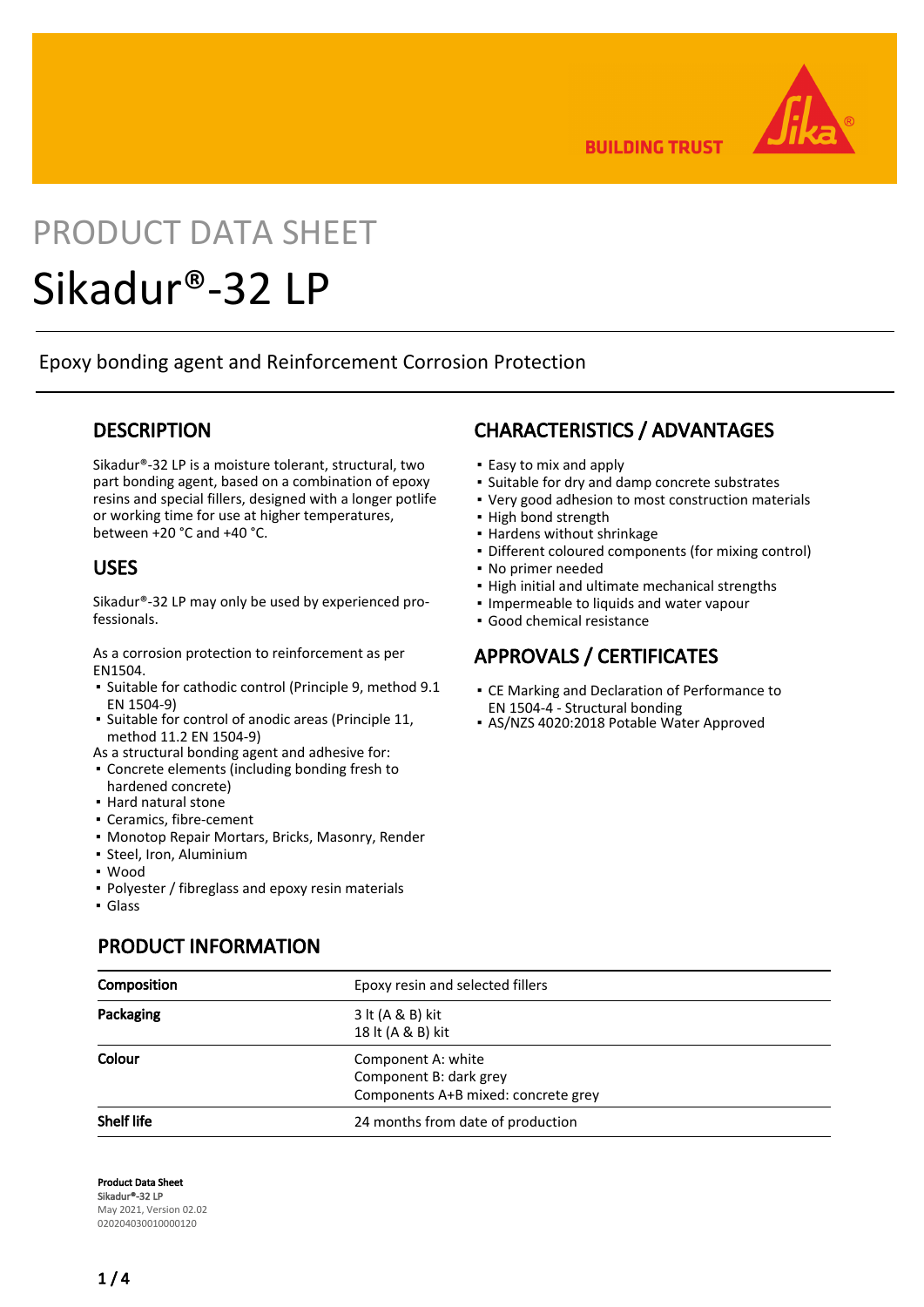Storage conditions The product must be stored in original, unopened and undamaged sealed packaging in dry conditions at temperatures between +5 °C and +30 °C. Always refer to packaging.

**Density Density** 1.4  $\pm$  0.1 kg/l (component A+B mixed) (at +23 °C)

#### TECHNICAL INFORMATION

| <b>Compressive strength</b>             | <b>Curing time</b>                                                                                  | <b>Curing temperature</b>      |                                |                                 |                                     |  |
|-----------------------------------------|-----------------------------------------------------------------------------------------------------|--------------------------------|--------------------------------|---------------------------------|-------------------------------------|--|
|                                         |                                                                                                     | +23 °C                         | +30 °C                         | +40 °C                          | (ASTM C579)                         |  |
|                                         | 1 day                                                                                               | $~\gamma$ 74 N/mm <sup>2</sup> | ~80 N/mm <sup>2</sup>          | $^{\sim}$ 89 N/mm <sup>2</sup>  |                                     |  |
|                                         | 3 days                                                                                              | $^{\sim}$ 80 N/mm <sup>2</sup> | $^{\sim}$ 87 N/mm <sup>2</sup> | $\sim$ 94 N/mm <sup>2</sup>     |                                     |  |
|                                         | 7 days                                                                                              | $^{\sim}$ 85 N/mm <sup>2</sup> | $^{\sim}$ 92 N/mm <sup>2</sup> | $\sim$ 96 N/mm <sup>2</sup>     |                                     |  |
|                                         | 28 days                                                                                             | $\sim$ 90 N/mm <sup>2</sup>    | $\sim$ 99 N/mm <sup>2</sup>    | $^{\sim}$ 102 N/mm              |                                     |  |
|                                         | Product cured and tested at temperatures indicated.<br>Test specimen size: 50mm x 50mm x 50mm       |                                |                                |                                 |                                     |  |
|                                         | <b>Curing time</b>                                                                                  | <b>Curing temperature</b>      |                                |                                 | (ASTM D695-96)                      |  |
|                                         |                                                                                                     | +23 °C                         | +30 °C                         | +40 °C                          |                                     |  |
|                                         | 6 hours                                                                                             |                                |                                | $\approx$ 20 N/mm <sup>2</sup>  |                                     |  |
|                                         | 12 hours                                                                                            | $\sim$ 32 N/mm <sup>2</sup>    | ~46 N/mm <sup>2</sup>          | $^{\sim}$ 55 N/mm <sup>2</sup>  |                                     |  |
|                                         | 1 day                                                                                               | $^{\sim}$ 55 N/mm <sup>2</sup> | $^{\sim}$ 57 N/mm <sup>2</sup> | ~82 N/mm <sup>2</sup>           |                                     |  |
|                                         | 3 days                                                                                              | $~278$ N/mm <sup>2</sup>       | ~82 N/mm <sup>2</sup>          | ~88 N/mm²                       |                                     |  |
|                                         | 7 days                                                                                              | $^{\sim}$ 82 N/mm <sup>2</sup> | ~86 N/mm²                      | ~90 N/mm²                       |                                     |  |
|                                         | 28 days                                                                                             | ~86 N/mm <sup>2</sup>          | ~90 N/mm <sup>2</sup>          | ~94 N/mm <sup>2</sup>           |                                     |  |
|                                         | Product cured and tested at temperatures indicated.<br>Test specimen size: 12.7mm x 12.7mm x 25.4mm |                                |                                |                                 |                                     |  |
| Modulus of elasticity in compression    | $\sim$ 2100 N/mm <sup>2</sup> (14 days at +23 °C)                                                   | (ASTM D 695-95)                |                                |                                 |                                     |  |
| Tensile strength in flexure             | <b>Curing time</b>                                                                                  | <b>Curing temperature</b>      |                                |                                 | (DIN EN ISO 178)                    |  |
|                                         |                                                                                                     | +23 °C                         | +30 °C                         | +40 °C                          |                                     |  |
|                                         | 1 day                                                                                               |                                |                                | ~18 N/mm²                       |                                     |  |
|                                         | 3 days                                                                                              | $^{\sim}$ 21 N/mm <sup>2</sup> | ~20 N/mm²                      | ~30 N/mm <sup>2</sup>           |                                     |  |
|                                         | 7 days                                                                                              | $\sim$ 24 N/mm <sup>2</sup>    | ~28 N/mm²                      | ~36 N/mm²                       |                                     |  |
|                                         | 14 days                                                                                             | $\sim$ 38 N/mm <sup>2</sup>    | ~38 N/mm²                      | ~42 N/mm²                       |                                     |  |
| Modulus of elasticity in flexure        | ~2600 N/mm <sup>2</sup> (14 days at +23 °C)                                                         | (DIN EN ISO 178)               |                                |                                 |                                     |  |
| Tensile strength                        | <b>Curing time</b>                                                                                  | <b>Curing temperature</b>      |                                |                                 | (ISO 527)                           |  |
|                                         |                                                                                                     | +23 °C                         | +30 °C                         | +40 °C                          |                                     |  |
|                                         | 1 day                                                                                               |                                |                                | $~^{\sim}$ 11 N/mm <sup>2</sup> |                                     |  |
|                                         | 3 days                                                                                              | $^{\sim}$ 13 N/mm <sup>2</sup> | $^{\sim}$ 16 N/mm <sup>2</sup> | $~^{\sim}$ 18 N/mm <sup>2</sup> |                                     |  |
|                                         | 7 days                                                                                              | $\sim$ 20 N/mm <sup>2</sup>    | $^{\sim}$ 18 N/mm <sup>2</sup> | $^{\sim}$ 22 N/mm <sup>2</sup>  |                                     |  |
|                                         | 14 days                                                                                             | $^{\sim}$ 22 N/mm <sup>2</sup> | $~24$ N/mm <sup>2</sup>        | $^{\sim}$ 25 N/mm <sup>2</sup>  |                                     |  |
| Modulus of elasticity in tension        | ~2750 N/mm <sup>2</sup> (14 days at +23 °C)                                                         |                                |                                |                                 | (ISO 527)                           |  |
| Tensile strain at break                 | $1.0 \pm 0.1$ % (14 days at +23 °C)                                                                 | (ISO 527)                      |                                |                                 |                                     |  |
| Tensile adhesion strength               | <b>Curing time</b>                                                                                  | Substrate                      | Curing<br>temperature          | Adhesion<br>strength            | (EN ISO 4624, EN<br>1542, EN 12188) |  |
|                                         | 7 days                                                                                              | Concrete dry                   | $+23 °C$                       | $> 3$ N/mm <sup>2</sup> *       |                                     |  |
|                                         | 7 days                                                                                              | Concrete                       | $+23 °C$                       | $> 3$ N/mm <sup>2 *</sup>       |                                     |  |
|                                         |                                                                                                     | moist                          |                                |                                 |                                     |  |
|                                         | 1 day                                                                                               | Steel                          | $+23$ °C                       | $~^{\sim}$ 8 N/mm <sup>2</sup>  |                                     |  |
|                                         | 3 days                                                                                              | Steel                          | $+23 °C$                       | $^{\sim}$ 12 N/mm <sup>2</sup>  |                                     |  |
|                                         | 3 days                                                                                              | Steel                          | +30 °C                         | $~^{\sim}$ 13 N/mm <sup>2</sup> |                                     |  |
|                                         | 3 days                                                                                              | Steel                          | +40 °C                         | $~^{\sim}$ 15 N/mm <sup>2</sup> |                                     |  |
|                                         | *100% concrete failure                                                                              |                                |                                |                                 |                                     |  |
| Shrinkage<br>Hardens without shrinkage. |                                                                                                     |                                |                                |                                 |                                     |  |
|                                         |                                                                                                     |                                |                                |                                 |                                     |  |

Product Data Sheet Sikadur®-32 LP May 2021, Version 02.02 020204030010000120



**BUILDING TRUST**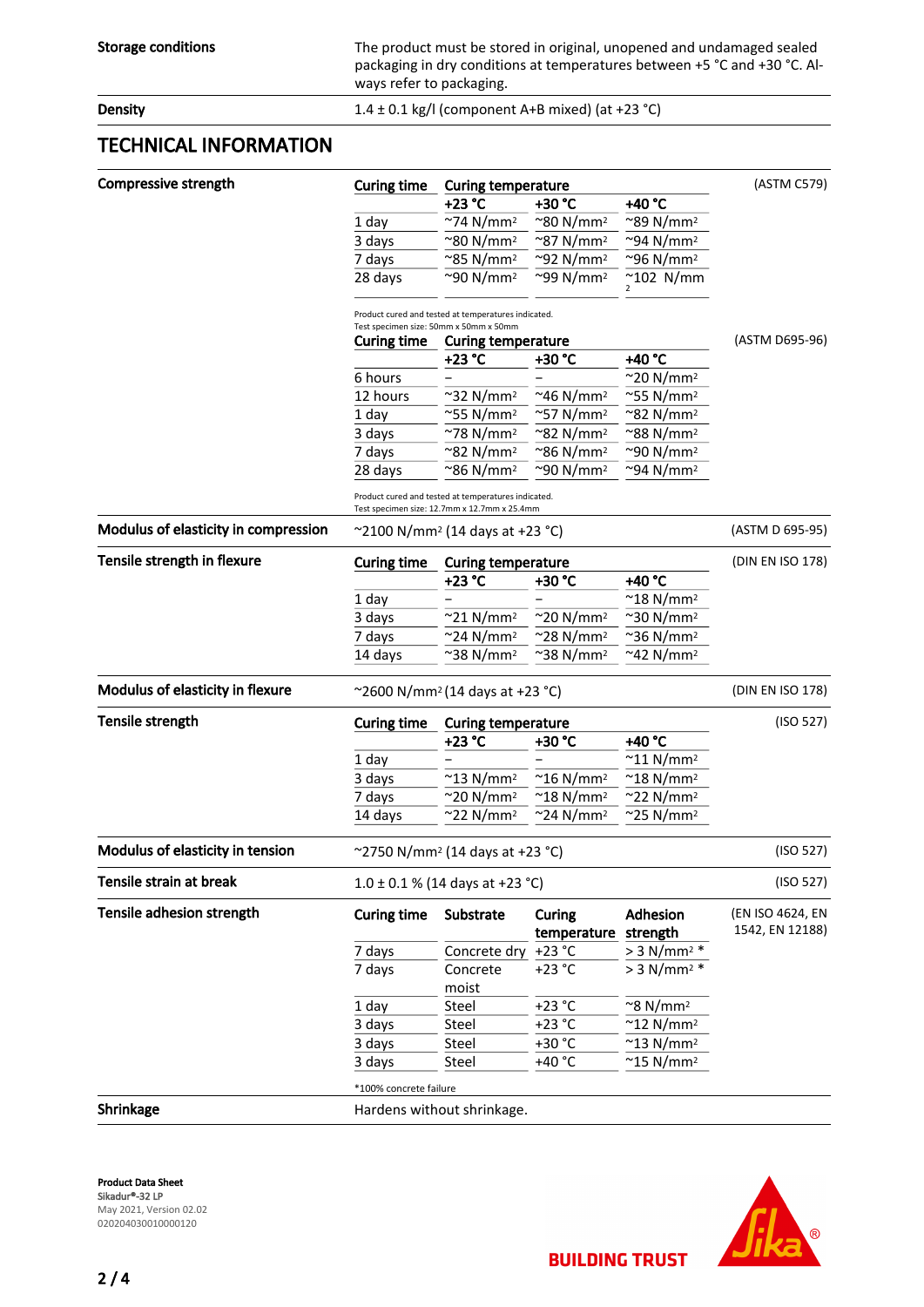Coefficient of thermal expansion  $11.4 \times 10^{-5}$  1/K (Temp. range +23 °C - +60 °C) (EN 1770)

| Heat deflection temperature    | <b>Curing time</b>                                                                                  | Curing<br>temperature                                                                                                                                                                                              | <b>HDT</b>                                                                                                                                                                                                                                                                                                                            | (ISO 75)      |  |  |  |  |
|--------------------------------|-----------------------------------------------------------------------------------------------------|--------------------------------------------------------------------------------------------------------------------------------------------------------------------------------------------------------------------|---------------------------------------------------------------------------------------------------------------------------------------------------------------------------------------------------------------------------------------------------------------------------------------------------------------------------------------|---------------|--|--|--|--|
|                                | 7 days                                                                                              | $+23 °C$                                                                                                                                                                                                           | +49 °C                                                                                                                                                                                                                                                                                                                                |               |  |  |  |  |
|                                | (thickness 10 mm)                                                                                   |                                                                                                                                                                                                                    |                                                                                                                                                                                                                                                                                                                                       |               |  |  |  |  |
| <b>APPLICATION INFORMATION</b> |                                                                                                     |                                                                                                                                                                                                                    |                                                                                                                                                                                                                                                                                                                                       |               |  |  |  |  |
| <b>Mixing ratio</b>            |                                                                                                     | Part A : Part B = $2:1$ by weight or volume                                                                                                                                                                        |                                                                                                                                                                                                                                                                                                                                       |               |  |  |  |  |
| Consumption                    |                                                                                                     | $\approx$ 1.3 kg/m <sup>2</sup> per mm of thickness.<br>This figure is theoretical and does not allow for any additional material due<br>to surface porosity, surface profile, variations in level or wastage etc. |                                                                                                                                                                                                                                                                                                                                       |               |  |  |  |  |
| Layer thickness                | $~^{\sim}$ 1 mm max.                                                                                |                                                                                                                                                                                                                    |                                                                                                                                                                                                                                                                                                                                       |               |  |  |  |  |
| Sag flow                       |                                                                                                     | On vertical surfaces it is non-sag up to 1.0 mm thickness.<br>(EN 1799)                                                                                                                                            |                                                                                                                                                                                                                                                                                                                                       |               |  |  |  |  |
| <b>Product temperature</b>     |                                                                                                     | +20 °C min. / +40 °C max.                                                                                                                                                                                          |                                                                                                                                                                                                                                                                                                                                       |               |  |  |  |  |
| Ambient air temperature        |                                                                                                     | +20 °C min. / +40 °C max.                                                                                                                                                                                          |                                                                                                                                                                                                                                                                                                                                       |               |  |  |  |  |
| Dew point                      |                                                                                                     | Beware of condensation.<br>Steel substrate temperature during application must be at least +3 °C<br>above dew point.                                                                                               |                                                                                                                                                                                                                                                                                                                                       |               |  |  |  |  |
| Substrate temperature          |                                                                                                     | +20 °C min. / +40 °C max.                                                                                                                                                                                          |                                                                                                                                                                                                                                                                                                                                       |               |  |  |  |  |
| Substrate moisture content     | Substrate must be dry or mat damp (no standing water)<br>Brush the material well into the substrate |                                                                                                                                                                                                                    |                                                                                                                                                                                                                                                                                                                                       |               |  |  |  |  |
| Pot Life                       | <b>Temperature</b>                                                                                  | Potlife*                                                                                                                                                                                                           | Open time                                                                                                                                                                                                                                                                                                                             | (EN ISO 9514) |  |  |  |  |
|                                | $+20 °C$                                                                                            | $^{\sim}$ 145 minutes                                                                                                                                                                                              | $\approx$ 270 minutes                                                                                                                                                                                                                                                                                                                 |               |  |  |  |  |
|                                | +30 °C                                                                                              | ~55 minutes                                                                                                                                                                                                        | $~\sim$ 240 minutes                                                                                                                                                                                                                                                                                                                   |               |  |  |  |  |
|                                | +40 °C                                                                                              | $~\sim$ 35 minutes                                                                                                                                                                                                 | ~120 minutes                                                                                                                                                                                                                                                                                                                          |               |  |  |  |  |
|                                | $*200 g$                                                                                            |                                                                                                                                                                                                                    | The potlife begins when Parts A+B are mixed. It is shorter at high temperatures and longer at low temper-<br>atures. The greater the quantity mixed, the shorter the potlife. To obtain longer workability at high tem-<br>peratures, the mixed adhesive may be divided into smaller quantities. Another method is to chill Parts A+B |               |  |  |  |  |

before mixing (not below +5 °C).

#### BASIS OF PRODUCT DATA

All technical data stated in this Product Data Sheet are based on laboratory tests. Actual measured data may vary due to circumstances beyond our control.

#### IMPORTANT CONSIDERATIONS

- **Examble 1** Sikadur® resins are formulated to have low creep under permanent loading. However due to the creep behaviour of all polymer materials under load, when using adhesive for structural applications, the long term structural design load must account for creep. Generally the long term structural design load must be lower than 20−25 % of the failure load. A structural engineer must be consulted for design calculations for specific structural applications.
- . When using multiple units during application, do not mix the following unit until the previous one has been used in order to avoid a reduction in workability and handling time.
- For heavy components positioned vertically or over-▪ head, provide temporary support.

## ECOLOGY, HEALTH AND SAFETY

For information and advice on the safe handling, storage and disposal of chemical products, users shall refer to the most recent Safety Data Sheet (SDS) containing physical, ecological, toxicological and other safety-related data.

#### APPLICATION INSTRUCTIONS

#### SUBSTRATE QUALITY

Hardened mortar and concrete must be older than 28 days (depending on any minimal strength requirements). Verify the substrate strength by testing (concrete, masonry, natural stone). The substrate surface (all types) must be clean, dry or mat damp (no standing water) and free from contaminants such as dirt, oil, grease, existing surface treatments and coatings etc.

Steel substrates must be de-rusted to a condition similar to Sa 2.5. The substrate must be sound and all loose or friable particles must be removed.

**BUILDING TRUST** 

Product Data Sheet Sikadur®-32 LP May 2021, Version 02.02 020204030010000120



3 / 4